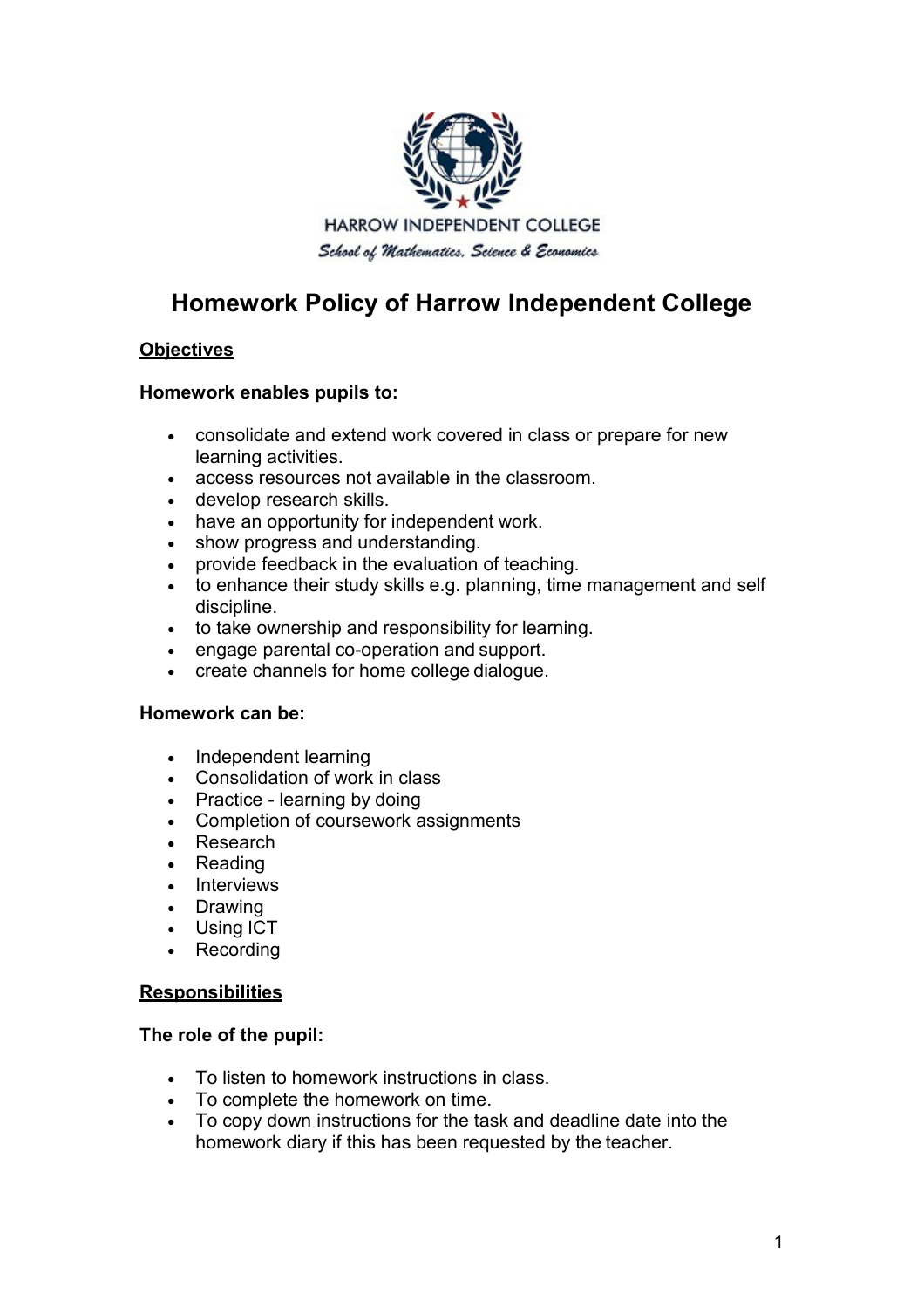- To ensure that homework is completed and handed in to meet the deadline.
- To attempt all work and give their best.
- To inform the class teacher/subject teacher of any difficulties.

### **The role of the Year Head:**

- To include homework in pupil mentoring where appropriate.
- To see that homework is being set and recorded in the Teachers Homework Drive.
- To check the students know where to access the college homework.
- To note and respond to any feedback related to homework given by parents.

### **The role of the subject Teacher:**

- The subject teacher controls the direction of homework and the nature of tasks undertaken.
- Ensures that homework is set in the Teachers Homework Drive.
- Set homework according to the timetable.
- Give full and comprehensive instructions.
- Set deadlines for completed work and ensure that they are met.
- Mark and return all homework promptly.
- Provide help and support.
- To praise accordingly student that consistently do homework and highlight the learners that need support.
- Inform the Year Head as appropriate, when problems arise.

## **The role of SLT member responsible for homework:**

- To provide staff, pupils and parents with the necessary homework documentation.
- To develop classroom practice to enhance homework across the college.
- To review on a yearly basis the college homework policy.
- To monitor and evaluate the college homework policy.

## **The role of the Parents:**

- The role of the parent is crucial if a child is to gain success from homework. To reinforce its value through positive feedback will give students the confidence to persevere, work hard and reach high standards of achievement. Parents can assist by:
- Providing a table, chair and a quiet place to work.
- Negotiating with the student when homework is to be done as a student's free play is important too.
- Checking the time spent on individual tasks.
- Ensuring that outside clubs do not hamper a child's quality of work and put a child under undue pressure.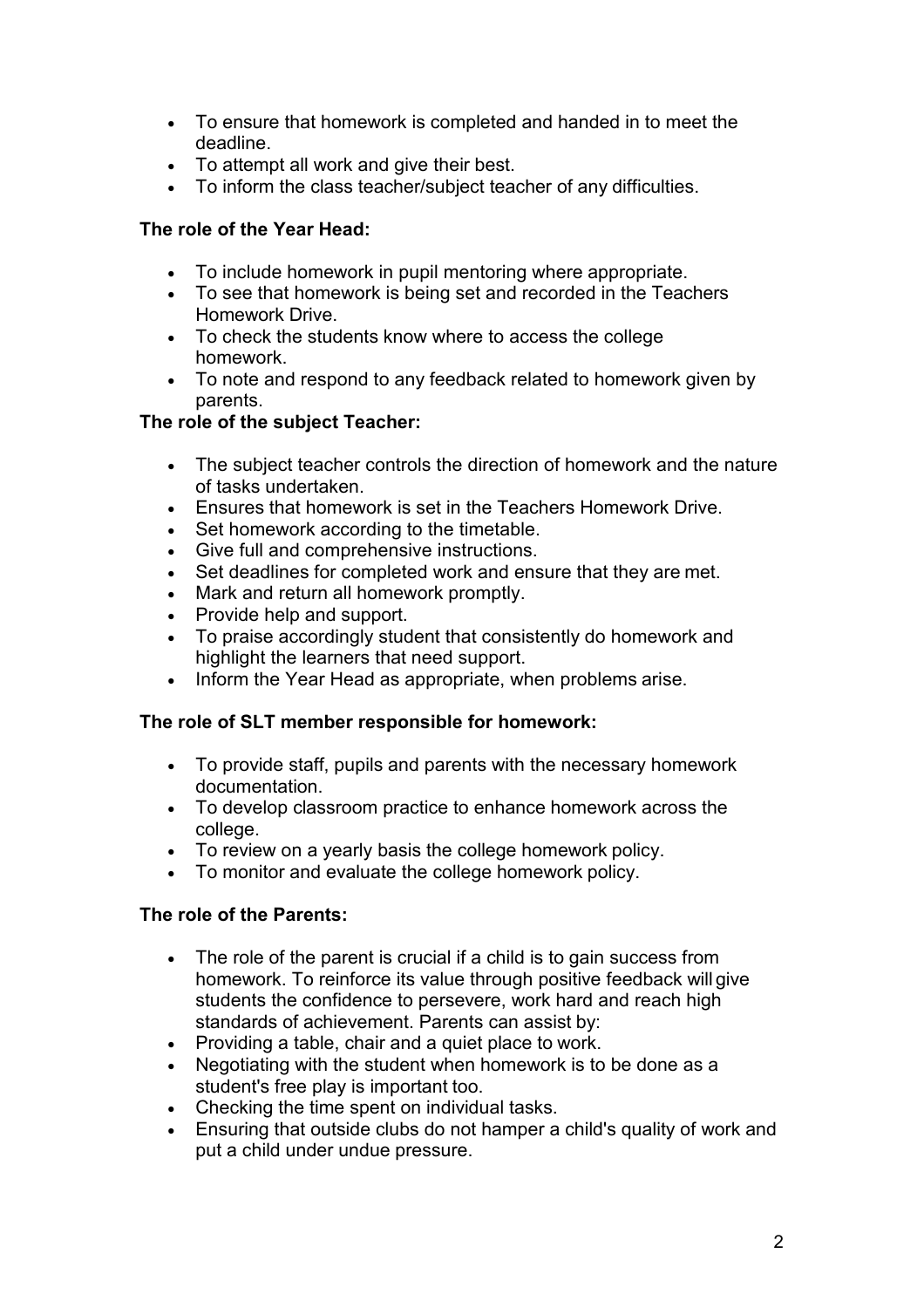• Checking presentation and content of all homework being returned to college.

### **Monitoring of Homework by subject teachers / tutors:**

- Using Teachers Homework Drive can keep a record of all the homework set daily, weekly, termly and yearly.
- Teachers can keep a record of student submissions to see quickly who has completed or missed homework deadlines.
- Teachers can search for any student they teach or at the college and see the homework the student has been set at anytime.

### **Non-Completion of Homework:**

When Homework has not been done, appropriate action will be taken by the subject teachers. This could include a break time, lunchtime or an after-school detention. Parents will receive a notice through email a day in advance for after-school detention so they can make arrangements for their child to get home safely. The after school detention will last not more than a couple of hours. The admin should be informed of all the detentions given by the subject teachers and the year head.

### **Weekly revision and practice past-papers:**

This is very important that the students are given past papers to practice and test what they have learned so far in the subject. Therefore, each **full-time student** will be given 3 past-papers to solve every week. These tests will be invigilated by one of the teachers in the college. To record the results of all the past papers subject teachers must use Teachers Homework Drive.

For **part-time students** attending the tuitions over the weekend or weekdays, past papers will be given when the teacher thinks an appropriate amount of curriculum is been covered in the class. There is no definite frequency of the past papers to be given to part time students.

### **Type of Homework:**

- Written Assignments
- Consolidation activities
- Preparation of formal and informal oral presentation
- Reading in preparation for a lesson
- Selecting and retrieving information/researching a project
- Reading a library book or a prescribed text book